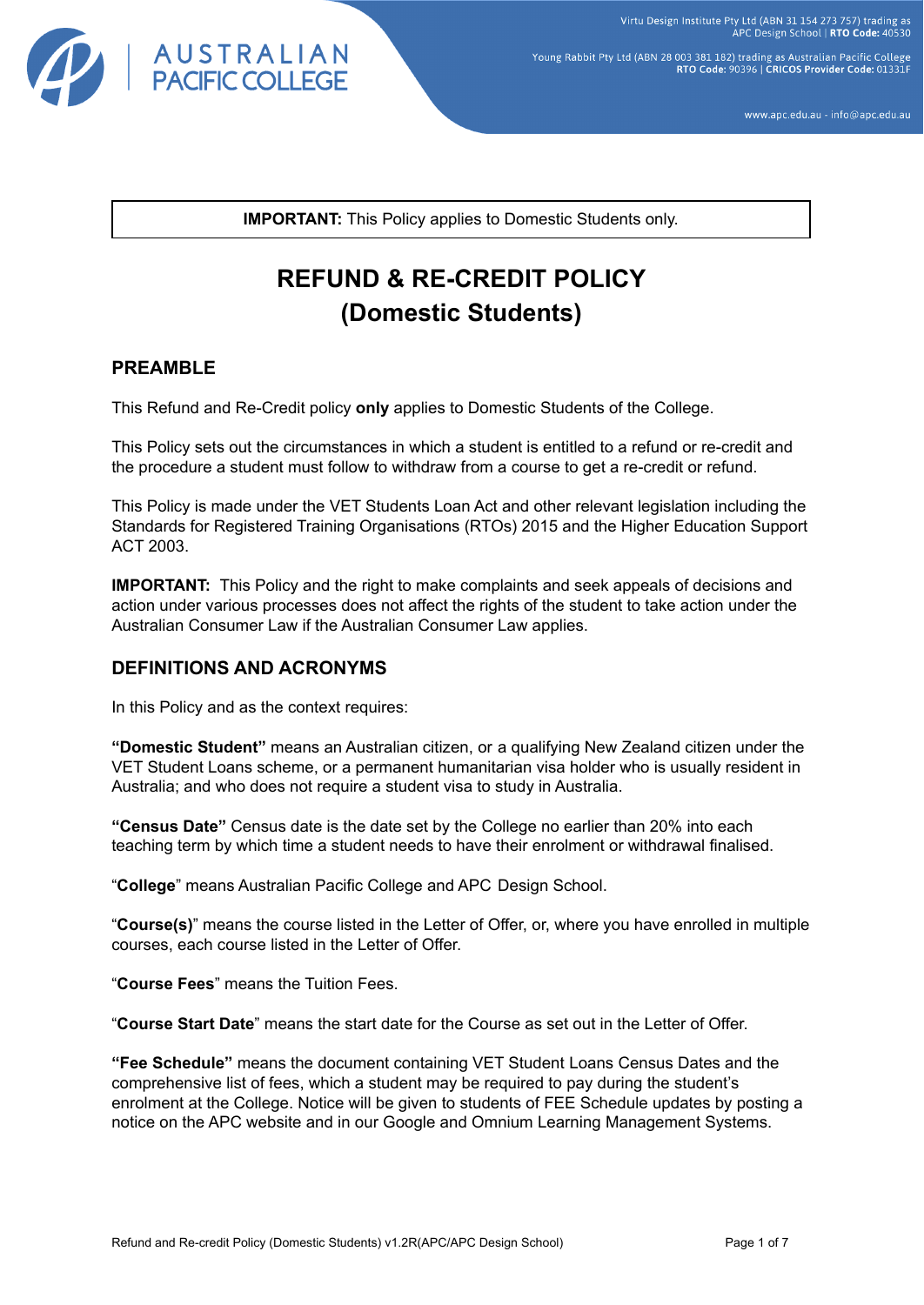

Young Rabbit Pty Ltd (ABN 28 003 381 182) trading as Australian Pacific College RTO Code: 90396 | CRICOS Provider Code: 01331F

www.apc.edu.au - info@apc.edu.au

"**Letter Of Offer**" means the letter offering you a place in a Course and which will set out the fees that are payable by you in respect of the Course and the terms and conditions applicable to your study at the College.

"**Policy**" means this Refund and Re-credit Policy (Domestic Students).

"**Provider**" means a registered provider that provides or seeks to provide Courses to Domestic Students.

"**SCV Form**" means a student course variation form prescribed by the College.

**"Subject or Units of Study"** a VET Subject or Units of Study approved for VET Student Loans that a Student may undertake with the College, for which the Student may access VET Student Loans assistance to pay for all or part of their tuition fees.

"**Tuition Fee**" means the fees received by the College either directly or indirectly for tuition for your Course. This fee is expressly stated in the Student's Letter of Offer.

"**You**" or "**Your**" means the student or the student's legal guardian (where the student is under 18 years of age).

"**VET**" means vocational education and training.

**"VET Student Loans"** means the Commonwealth of Australia's income contingent loan scheme

**"VET Students Loans Act"** means VET Students Loan Act 2016 (Cth)

"**Your Fault**" includes circumstances where:

- a. you do not start the Course on the Course Start Date;
- b. you withdraw from a Course after the Census date;
- c. you failed to pay an amount that you are liable to pay the College, directly or indirectly in order to undertake the Course;
- d. any behaviour that results in the suspension or cancellation of your enrolment (all College processes for suspension or cancellation of enrolment must be followed).

# **1. AGREEMENT BETWEEN THE COLLEGE AND THE STUDENT**

- 1.1 When the College accepts a student's application for enrolment it is intended that this Policy will constitute part of the written agreement between the College and the student for the purposes of the VET Student Loan Act, the Standards for Registered Training Organisations (RTOs) 2015 and the Higher Education Support ACT 2003.
- 1.2 Tuition Fees must be paid by the due date specified in the Letter of Offer.
- 1.3 The amount of all fees referred to in this Policy are found in the Letter of Offer, Tuition Fee Schedule or in other College Policies and Procedures.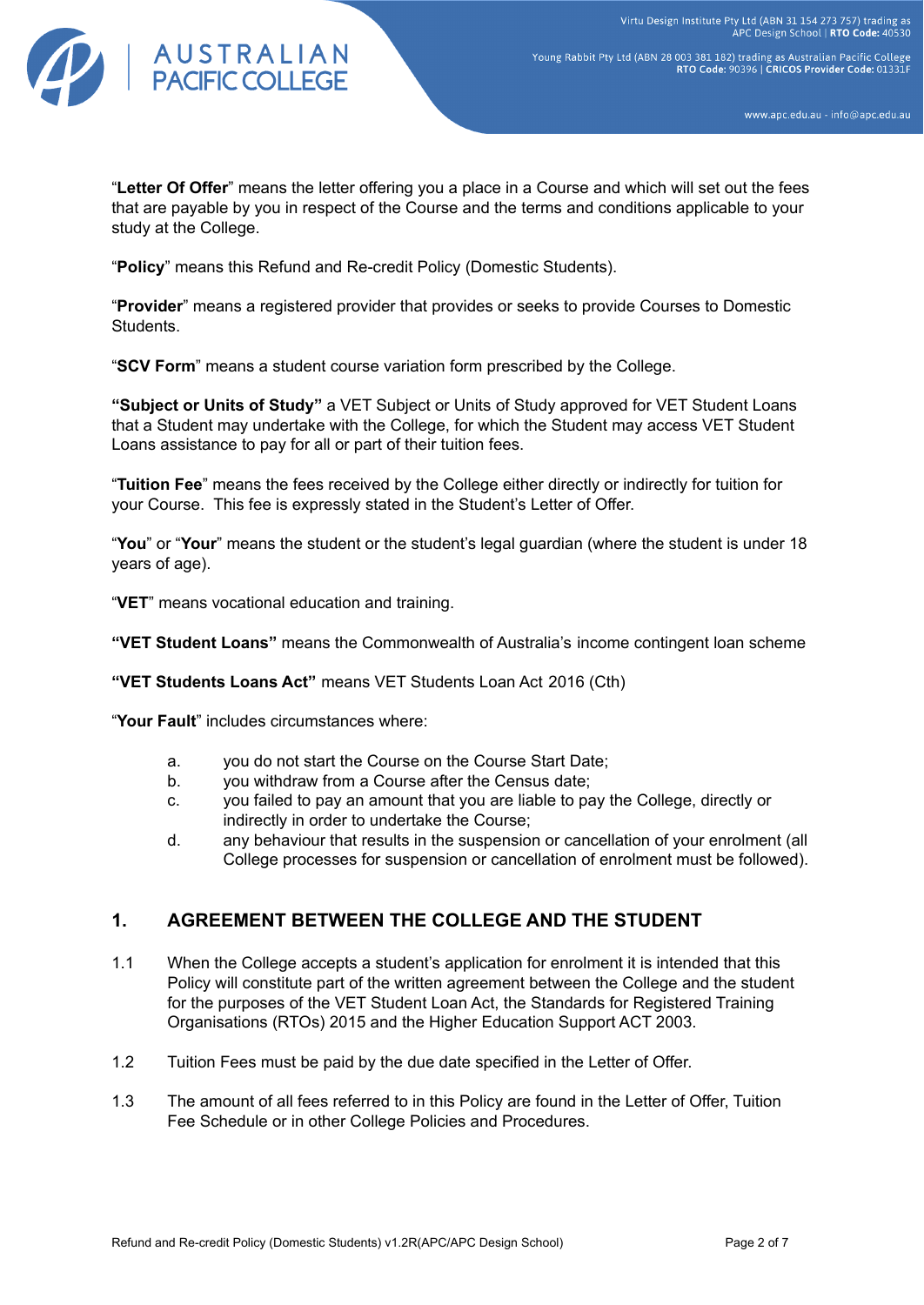

Young Rabbit Pty Ltd (ABN 28 003 381 182) trading as Australian Pacific College RTO Code: 90396 | CRICOS Provider Code: 01331F

www.apc.edu.au - info@apc.edu.au

# **2. CIRCUMSTANCES FOR REFUNDS**

### **2.1 STUDENT CANCELLATIONS**

When a student cancels their enrolment, refunds of tuition fees paid by students will only be made in the following circumstances:

#### a) **Where you cancel BEFORE the Course Census Date**

If written notice of cancellation is received before the Course Census Date, the College will, within 28 days, refund the Course Fees received. No refund of fees will be given where notice is received after the Course Census Date.

Once you start a Course, you may withdraw at any time on or before the Census date of the then current term. There is no cost or administrative barrier to a student withdrawing from a course or part of a course before the Census date.

#### b) **Where you withdraw from the Course AFTER the Course Census Date**

No refund of Course Fees will be given if written notice of cancellation is received after the Course Census Date.

#### **2.2 RE-CREDITS – students who are eligible for VET Student Loans assistance**

This section is applicable to you if you are an Australian citizen or permanent humanitarian visa holders (who are resident in Australia for the duration of the unit of study) and enrolled in a VET Student Loans approved course offered by the College. If you wish to withdraw from a VET unit of study/subject you must do so by completing the SCV Form and the Refund / Recredit Request Form (or in the case of re-credit requesting in writing directly to the College).

In the event of a VET Student Loans student withdrawing from a unit of study/subject on or before the census date for that unit of study/subject:100% of tuition fees paid for that unit will be re-credited to your account; and you will not incur a VET Student Loans debt. In the event of you withdrawing from a unit of study/subject after census date for that unit of study/subject no re-credit is applicable; and/or you will incur a VET Student Loans debt.

Re-credits will be actioned within 30 days of the census date of the VET unit of study/subject to which the withdrawal applies.

Note: A VET Student Loans student who withdraws after the census date from a unit of study/subject may apply for special consideration in line with the College's FEE-HELP Review Procedures for Re-crediting a FEE-HELP Balance which has full information on re-crediting FEE- HELP under special consideration. (See Australian Government Information on [www.education.gov.au/vet-student-loans](http://www.education.gov.au/vet-student-loans) or contact the HELP Student Enquiry line on 1800 020 108 or email VETStudentLoans@education.gov.au).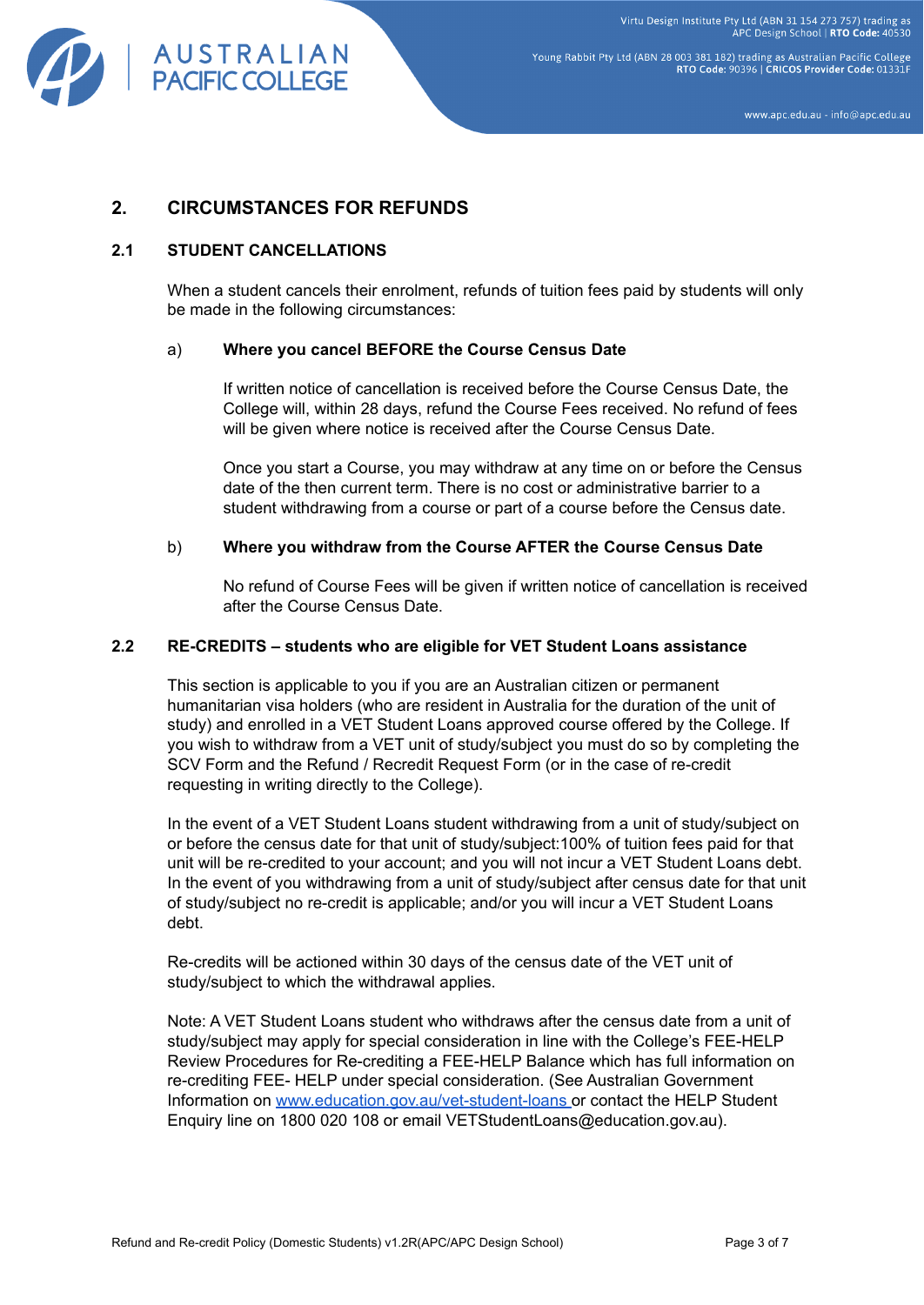

Young Rabbit Pty Ltd (ABN 28 003 381 182) trading as Australian Pacific College<br>RTO Code: 90396 | CRICOS Provider Code: 01331F

www.apc.edu.au - info@apc.edu.au

#### **2.3 What happens to you as a VET Student Loans student if the College ceases to provide your course?**

- a) The College will notify you in writing that an approved course is no longer provided within 24 hours after the College ceases to provide the course. The College, within the same period of time, will give written notice to the VSL Tuition Protection Director of the circumstances of the default.
- b) As soon as practicable the College will update its website to reflect that the course is no longer being delivered and give you information about the tuition assurance arrangements.
- c) Within 3 business days of the default occurring, the College will give the VSL Tuition Protection Director the information required under s66C(3) of the VET Student Loans Act.
- d) Replacement courses: The Commonwealth Department of Education and Training or a consultant engaged by the Department will work with you to identify a replacement course and arrange for you to be placed with replacement Providers.
- e) If the College offers you a replacement course and you accept:
	- i) you will not be charged tuition fees for a replacement component of the replacement course if tuition fees have been paid for the affected part of the original course;
	- ii) you will be enrolled in the replacement course as soon as practicable; and
	- iii) the College will inform the VSL Tuition Protection Director within 14 days of your acceptance of the replacement course.

# **3. REFUND PROVISIONS**

- 3.1 When you defer commencement in a Course and then cancel the Course, the original Unit of Study Census Date before your request for deferment(s), will be used as the Date to determine whether a refund is to be made.
- 3.2 No refund will be made where the College cancels, suspends or terminates your enrolment as a result of Your Fault. The College will notify you in writing if you default in relation to your Course as a result of Your Fault.
- 3.3 The refund will be paid directly to you or in accordance with your written directions.
- 3.4 The College may:
	- a) request further information or evidence to confirm that you are the person entitled to receive the refund or give a direction to pay the refund;
	- b) pay the refund by bank draft or company cheque (in case of refund within Australia) or;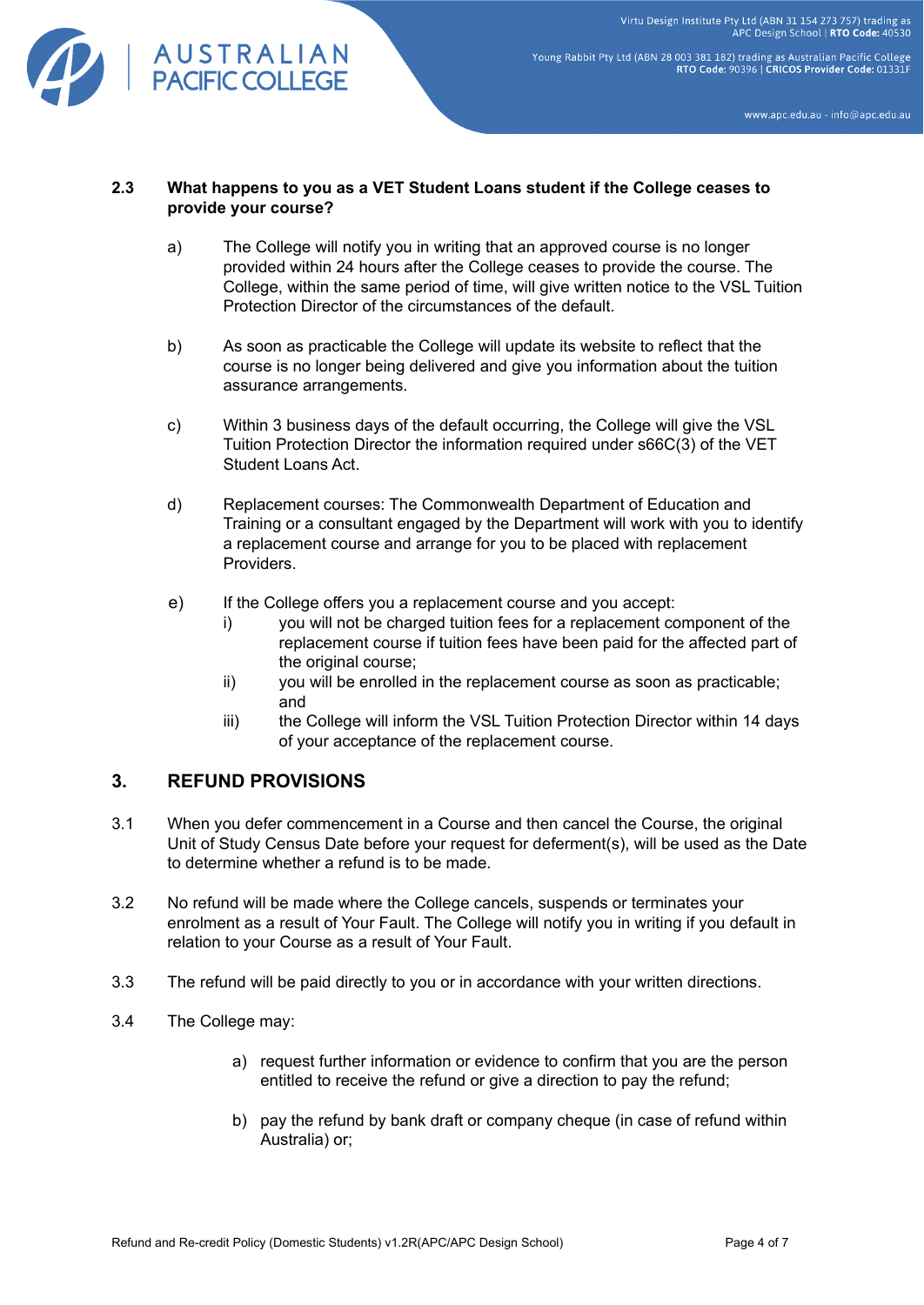

Young Rabbit Pty Ltd (ABN 28 003 381 182) trading as Australian Pacific College RTO Code: 90396 | CRICOS Provider Code: 01331F

www.apc.edu.au - info@apc.edu.au

- c) pay the refund to a bank account by direct credit but only if you provide evidence that the bank account exists.
- 3.5 All refunds will be made in Australian currency only.
- 3.6 The College may change this Policy at any time and the Policy to be used to determine whether you receive a refund will be the Policy applicable at the time you give notice of cancellation or withdraw enrolment in a Course. For the latest Policy please refer t[o](http://www.apc.edu.au/) [www.apc.edu.au](http://www.apc.edu.au/).
- 3.7 If you wish to appeal a decision of the College made under this Policy you should refer to the College's Complaints and Appeals Policy for the procedure to follow.

# **4. HOW TO WITHDRAW FROM A COURSE AND GET A REFUND OR RECREDIT**

- **4.1 Complete a SCV Form.** The SCV Form is available from the Student Care Office or the College website.
- **4.2 Complete a Refund / Re-Credit Request Form.** The Refund / Re-Credit Request Form is available from the Student Care Office or the College website (or in the case of re-credit requesting in writing directly to the College).
- **4.3 Attach all relevant documents to the SCV Form.** You should attach documents supporting the reason for your withdrawal and confirming your identity as well as a Refund / Re-Credit Request Form.
- **4.4 Hand in the completed forms to Student Care or email to:** refunds@apc.edu.au and [design.registrar@apc.edu.au](mailto:design.registrar@apc.edu.au)**.** Please make sure that your student number and current contact details (email address, mobile phone number) are on the form. Please sign and date the SCV Form before handing it in. Your form will **NOT** be processed if it is not signed and dated.

The College will process your completed SCV Form and assess whether you are entitled to a refund or re-credit based on our Policy. The College may ask for further information or documentary evidence. Please note that incomplete SCV Forms may delay the processing of it and payment of refunds or re-credits.

# **POLICY REVIEW**

This Policy will be reviewed as part of the College's three (3) yearly review process or as legislation requires.

# **RELEVANT LEGISLATION**

This document references the following legislation, regulations, codes and standards:

**Relevant Legislation/codes/standards**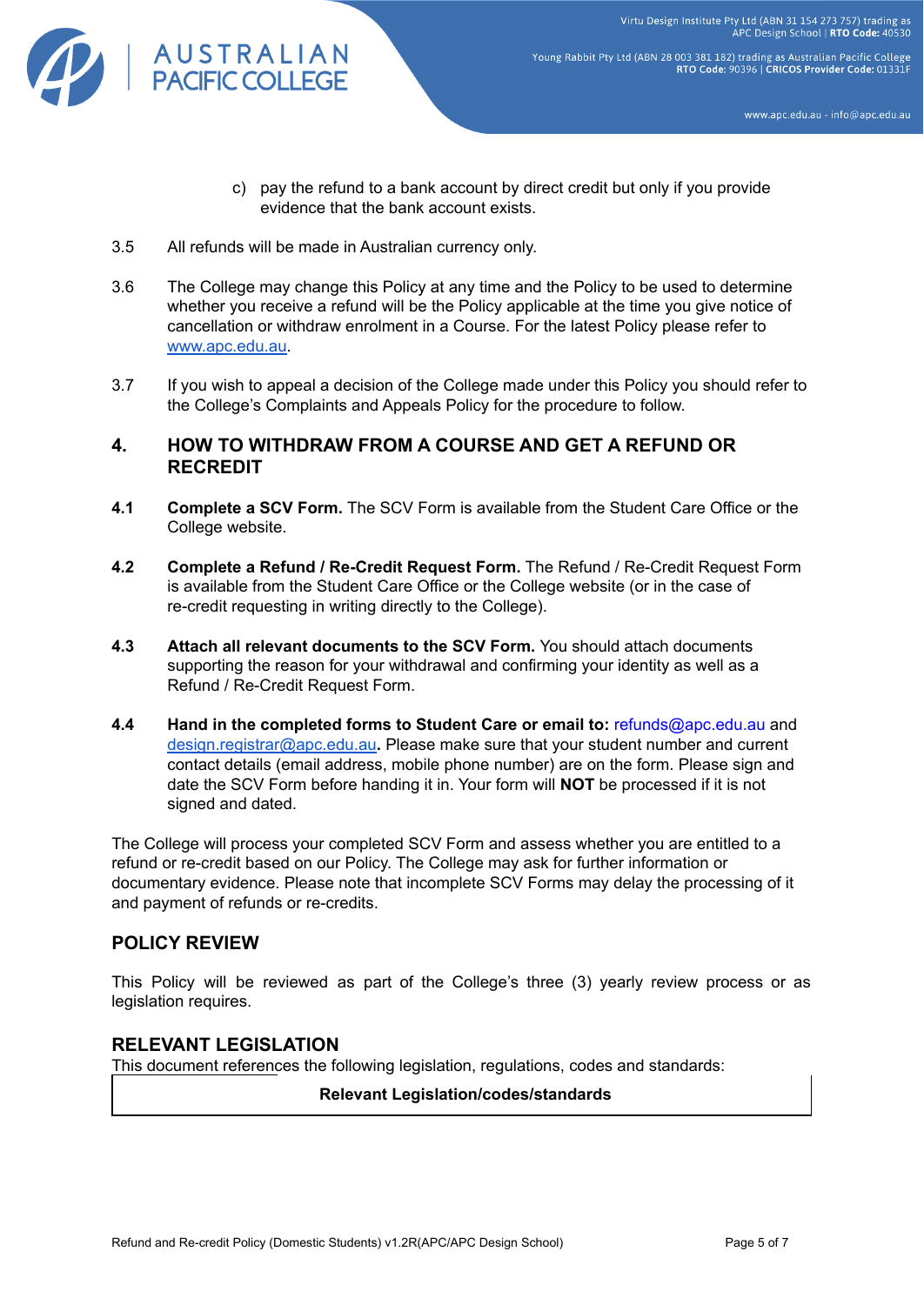

Young Rabbit Pty Ltd (ABN 28 003 381 182) trading as Australian Pacific College<br>RTO Code: 90396 | CRICOS Provider Code: 01331F

www.apc.edu.au - info@apc.edu.au

| VET Students Loan Act 2016 (Cth)<br>Commonwealth<br>Standards for Registered Training Organisations (RTOs) 2015<br>Higher Education Support ACT 2003 |  |
|------------------------------------------------------------------------------------------------------------------------------------------------------|--|
|------------------------------------------------------------------------------------------------------------------------------------------------------|--|

# **RELATED POLICIES AND PROCEDURES**

This document references the following College policies and/or procedures:

| <b>Related Policies and Procedures</b> |                                                                |  |  |  |
|----------------------------------------|----------------------------------------------------------------|--|--|--|
| <b>Procedures</b>                      | FEE-HELP Review Procedures for Re-crediting a FEE-HELP Balance |  |  |  |
| <b>Forms</b>                           | <b>SCV Form</b><br>Refund / Re-Credit Request Form             |  |  |  |
| <b>Other Documents</b>                 | Fee Schedules<br>Statement/s of Tuition Assurance              |  |  |  |

#### **KEYWORDS**

| <b>Keywords</b> | Refund, Re-Credit, VET Student Loans, withdrawal from a course, fee, |
|-----------------|----------------------------------------------------------------------|
|                 | default, student visa refusal                                        |

# **POLICY OWNER**

| <b>Policy Owner</b> | Learner Experience Unit |
|---------------------|-------------------------|
|---------------------|-------------------------|

# **POLICY/PROCEDURE HISTORY**

| <b>Policy History</b>                   |                                              |                |                                                                                                                                                   |  |
|-----------------------------------------|----------------------------------------------|----------------|---------------------------------------------------------------------------------------------------------------------------------------------------|--|
| <b>Current version</b>                  | <b>Current</b><br>version<br>release<br>date | <b>Author</b>  | <b>Description of changes</b>                                                                                                                     |  |
| Cancellation and<br>Refund Policy v6.5  | 1 July 2016                                  | Alex Lee       |                                                                                                                                                   |  |
| Cancellation and<br>Refund Policy v6.7R | October<br>2018                              | Sara<br>Gaudry | Full update in accordance with the Policy<br>and Procedure Template, Guidelines for<br>Drafting Policies and Procedures and the<br>National Code. |  |
| Cancellation,<br>Refund and             | 29 April<br>2019                             | Ron<br>Newman  | VDI trading as APC Design School<br>version of standard APC policy created                                                                        |  |